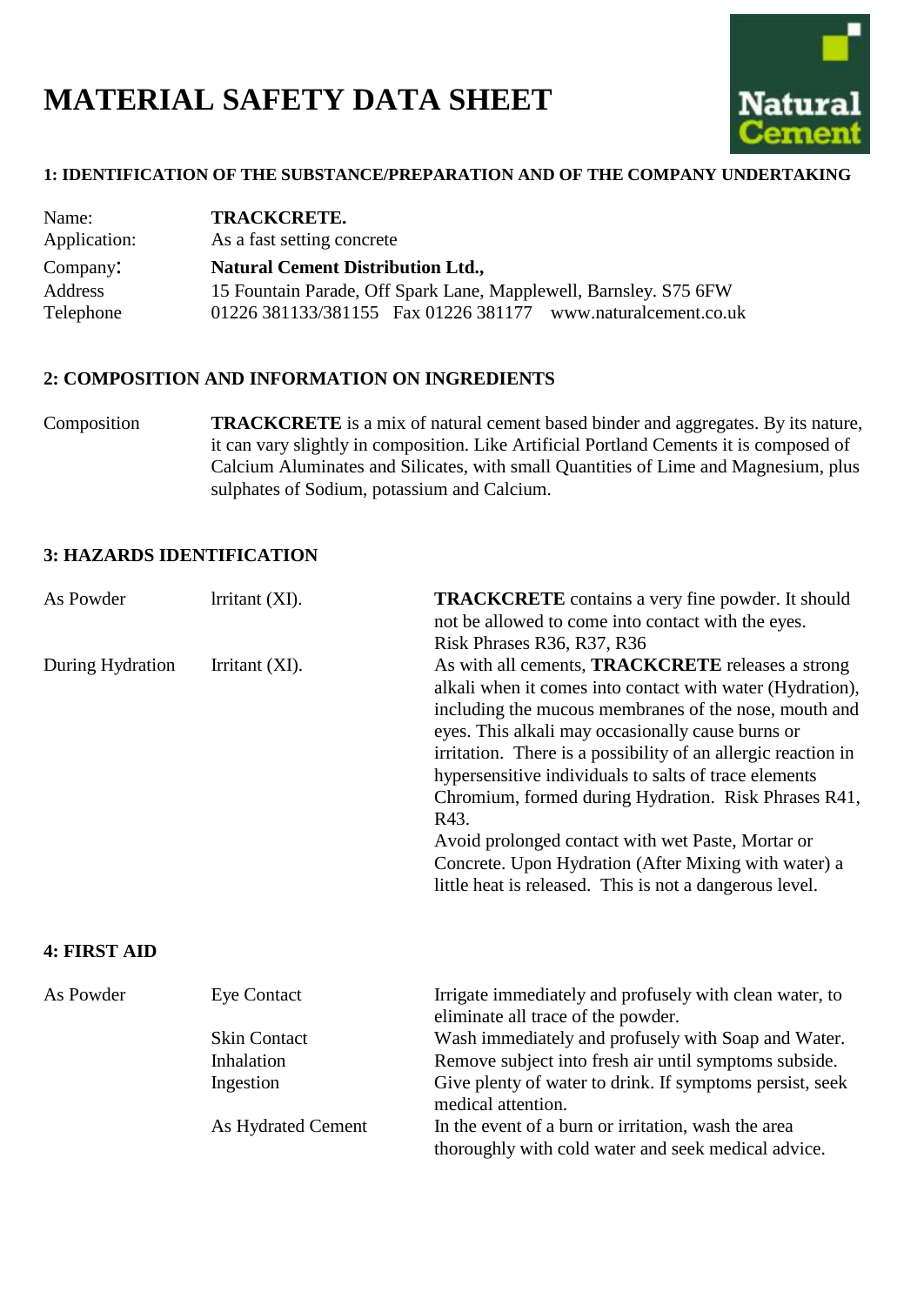## **5: FIRE FIGHTING MEASURES**

**TRACKCRETE** is not flammable. (UN. Class MO), nor will it facilitate the combustion of other materials.

## **6: ACCIDENTAL RELEASE**

| As powder Measures | Avoid Breathing the powder or dust.                    |
|--------------------|--------------------------------------------------------|
|                    | Clean up powder spillage with brush or vacuum cleaner, |
|                    | taking care not to raise excessive dust.               |
| As hydrated        | Allow to set before cleaning up cement                 |
|                    |                                                        |

## **7: HANDLING & STORAGE**

| Packing                    | <b>TRACKCRETE</b> is normally packed in a polythene bag<br>within a stitch sealed woven polypropylene outer sack. |
|----------------------------|-------------------------------------------------------------------------------------------------------------------|
| Safety                     | Avoid spillage from broken bags.<br>Avoid raising dust while sweeping.                                            |
|                            | Wear suitable protective clothing when handling bags,                                                             |
|                            | which may have small amounts of material on the                                                                   |
|                            | outside.                                                                                                          |
| Storage                    | Store in dry conditions.                                                                                          |
| <b>8: EXPOSURE CONTROL</b> |                                                                                                                   |
| As powder                  | No specific data is available, but exposure tolerances<br>would be greater than those for Portland                |
|                            | Cement: 10mg/M3 total inhalable dust, 5mg/M3 respirable                                                           |
|                            | dust. 8 Hr TWA                                                                                                    |
| <b>Personal Protection</b> | Avoid breathing the powder                                                                                        |
|                            | Avoid raising dust                                                                                                |
|                            | WEAR SAFETY GOGGLES, WORK GLOVES and                                                                              |
|                            | <b>DUST MASK</b>                                                                                                  |
| When Mixing                | Always add the powder to the water in order to avoid                                                              |
|                            | raising dust.                                                                                                     |
|                            | WEAR SAFETY GOGGLES, DUST MASK and                                                                                |
|                            | <b>WATERPROOF GLOVES</b>                                                                                          |
|                            | Discard immediately any clothing that becomes saturated                                                           |
|                            | with wet cement.                                                                                                  |
| When Working               | Avoid contact with the wet mortar, concrete or grout                                                              |
|                            | during the setting reaction. WEAR WATERPROOF                                                                      |
|                            | GLOVES. Discard immediately any clothing that                                                                     |
|                            | becomes saturated with wet cement.                                                                                |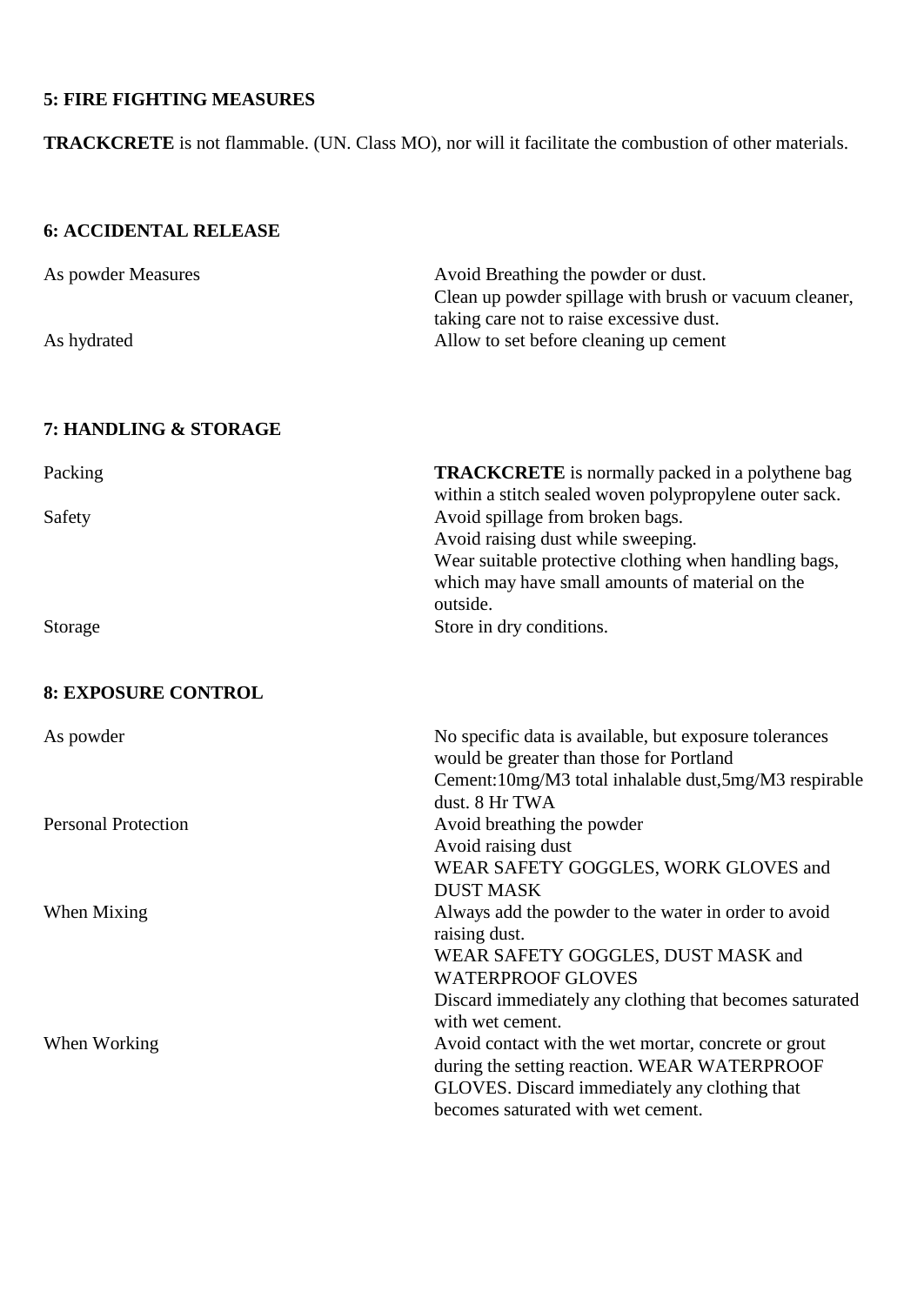## **9: PHYSICAL AND CHEMICAL**

| Appearance<br>Ph value<br><b>Apparent Density</b><br>True | Beige Grey Powder<br>12 to 13 in water<br>1.0<br>2.7                                                                                                                                                                                                                                                                                             |
|-----------------------------------------------------------|--------------------------------------------------------------------------------------------------------------------------------------------------------------------------------------------------------------------------------------------------------------------------------------------------------------------------------------------------|
| Solubility in water.                                      | The dissolution is accompanied by the precipitation of<br>the hydrates formed, i.e. On contact with water<br><b>TRACKCRETE</b> part dissolves, combines with the water<br>and sets hard. Setting Time is 35 mins at 20°C.                                                                                                                        |
| <b>10: STABILITY AND REACTIVITY</b>                       |                                                                                                                                                                                                                                                                                                                                                  |
| <b>TRACKCRETE</b>                                         | Is stable and inert when set, and as a DRY powder                                                                                                                                                                                                                                                                                                |
| <b>11: TOXICOLOGY INFORMATION</b>                         |                                                                                                                                                                                                                                                                                                                                                  |
| <b>TRACKCRETE</b>                                         | Is not toxic.<br>In the case of prolonged contact while setting,<br><b>TRACKCRETE</b> can cause desiccation of the skin and/or<br>mucous membranes.<br>When the setting reaction is occurring, certain salts of<br>trace (e.g. Chromium) can cause an allergic reaction to<br>the skin of certain individuals after long or repeated<br>contact. |
| <b>12: ECOLOGICAL INFORMATION</b>                         |                                                                                                                                                                                                                                                                                                                                                  |
| Manufacture<br>In use                                     | <b>TRACKCRETE</b> is manufactured in plant equipped with<br>filters preventing emission of dust to the atmosphere.<br><b>TRACKCRETE</b> is transported pneumatically within the<br>plant to avoid dust emissions.<br>After setting and hardening, <b>TRACKCRETE</b> concretes                                                                    |
|                                                           | are insoluble and stable.                                                                                                                                                                                                                                                                                                                        |
| <b>13: DISPOSAL CONSIDERATIONS</b>                        |                                                                                                                                                                                                                                                                                                                                                  |
| As Powder                                                 | Unused <b>TRACKCRETE</b> should be set with water before<br>disposal.                                                                                                                                                                                                                                                                            |
| As Paste, Mortar or Concrete.                             | Once set <b>TRACKCRETE</b> is inert, non-toxic, non-<br>biodegradable, and will not affect drinking water.                                                                                                                                                                                                                                       |
| General                                                   | Disposal should always comply with local, National<br>and/or EC regulations.                                                                                                                                                                                                                                                                     |